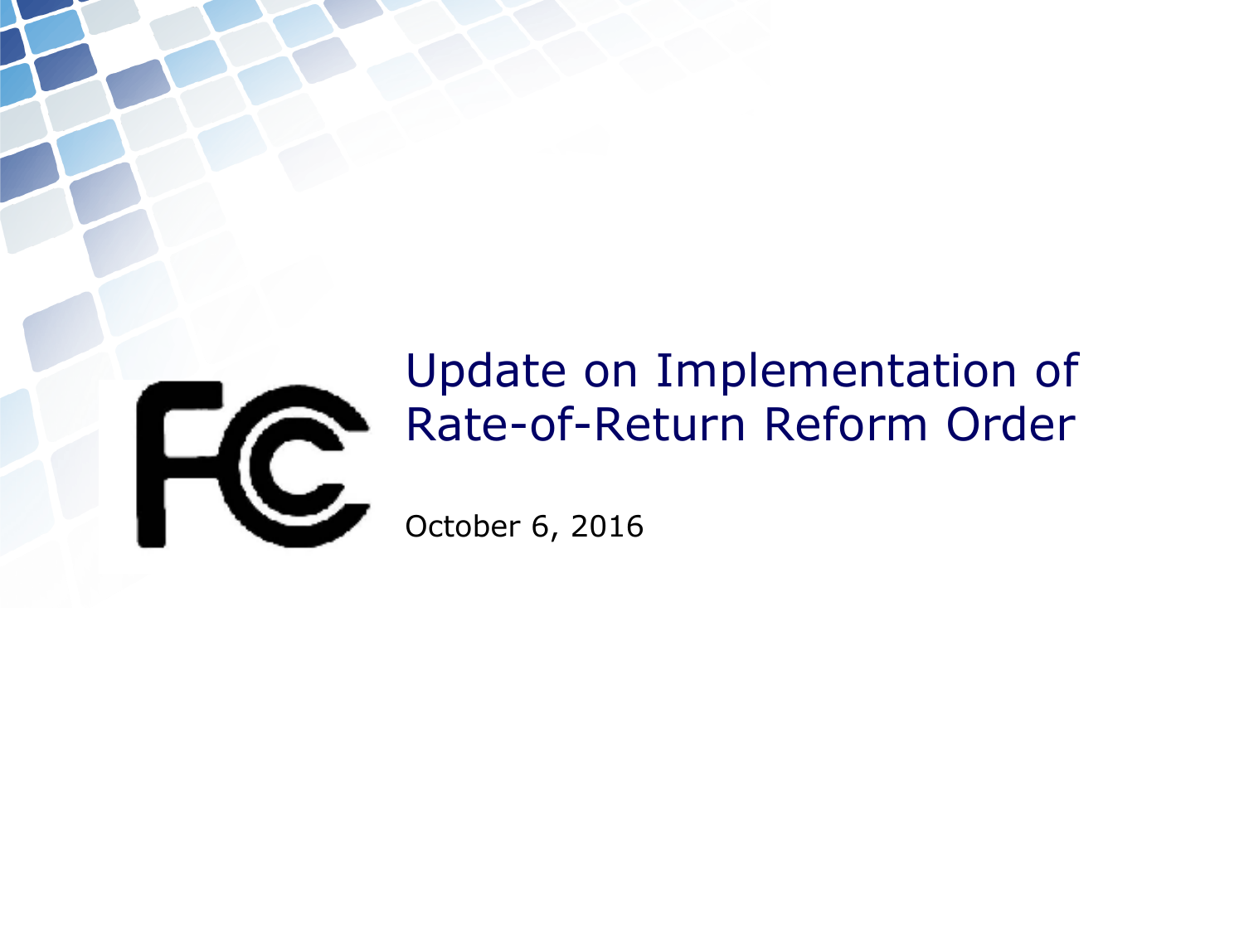- •Key Dates
- •Publication of Resources for Rate-of-Return Carriers
- •Questions & Answers

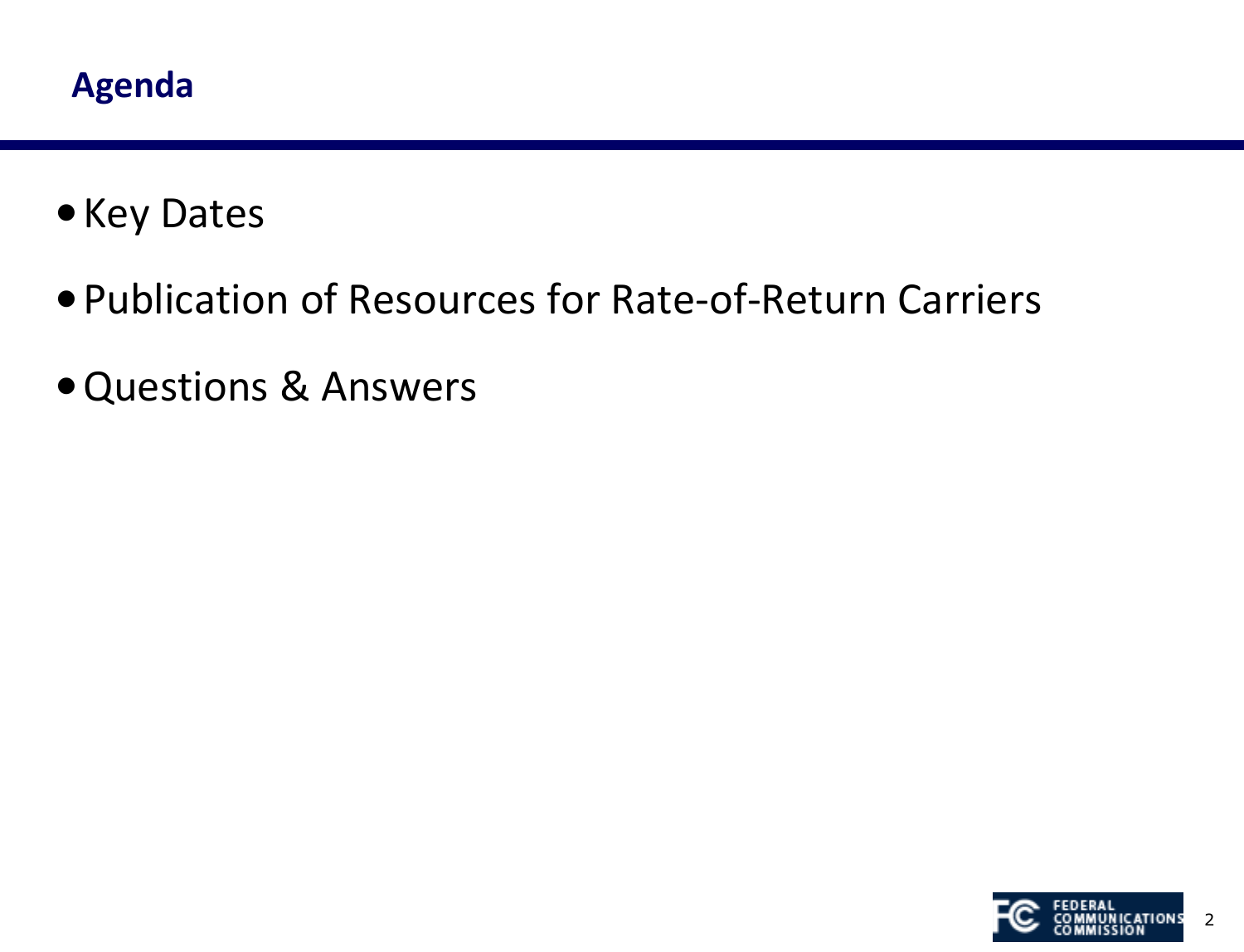## **Key Dates in RoR Reform Order Implementation**

- October 3, 2016: Carriers file FCC Form 508 (forecasted cost and revenue data for CAF Broadband loop support for first half of 2017)
- November 1, 2016 (no later than): USAC to announce budget figures for first half of 2017
- November 1, 2016: Deadline to elect A-CAM support
- December 19, 2016: Carriers to file tariffs for broadband-only loop service (15 days' notice)
- December 27, 2016: Carriers to file tariffs for broadband-only loop service (seven days' notice)
- January 1, 2017: Opex limits, capital investment allowance, CAF-BLS support implemented
- January 3, 2017: Broadband-only loop service tariffs effective
- March 1, 2017 (no later than): Carriers submit broadband deployment information to USAC
- May 1, 2017: USAC announces budget figures for upcoming tariff year

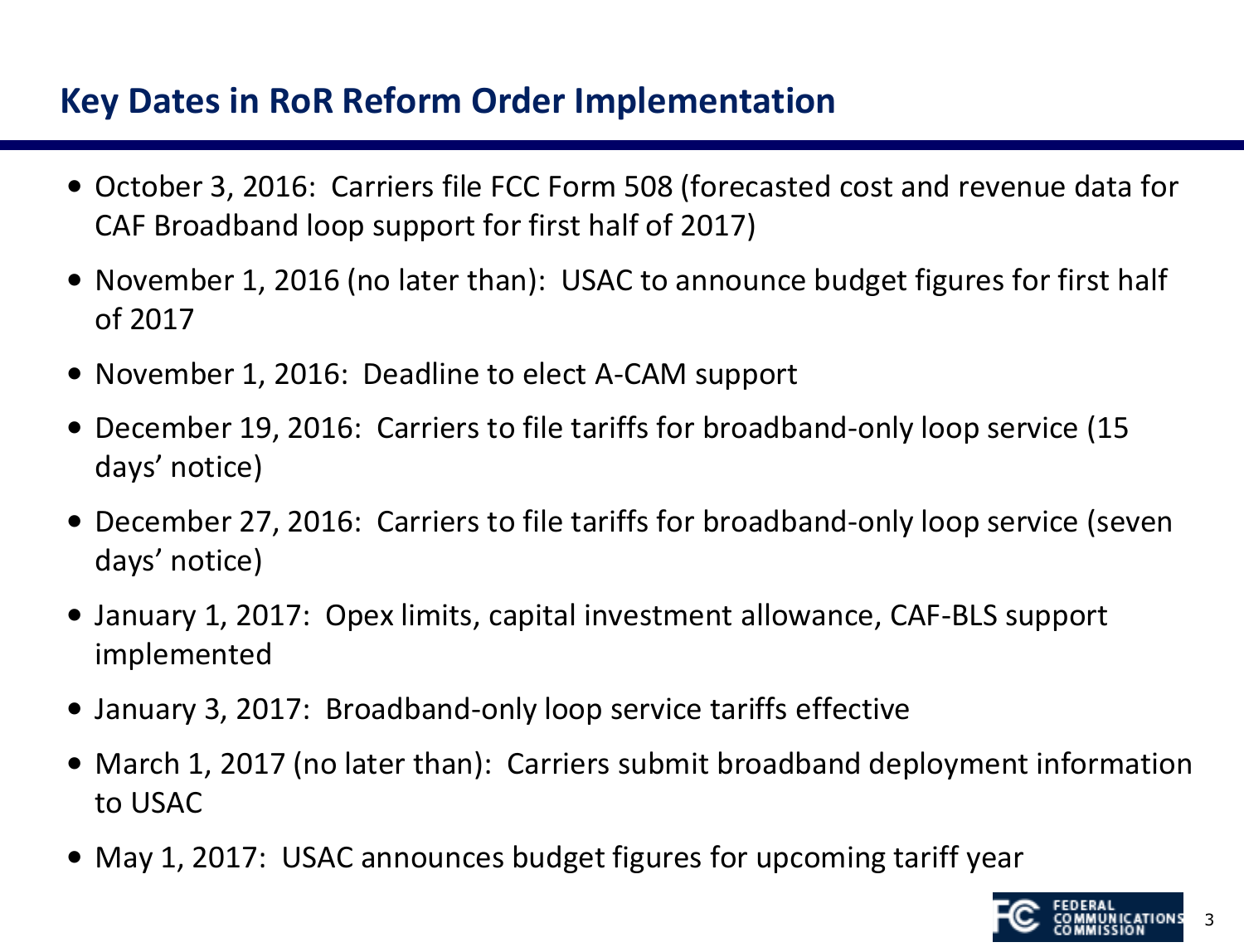## **Publication of Resources for Rate-of-Return Carriers**

- Operating expense limitation worksheet
	- <http://www.usac.org/hc/tools/default.aspx>
- Capital investment allowance template and results
	- <http://www.usac.org/hc/tools/default.aspx>
- Carrier broadband deployment
	- <https://transition.fcc.gov/wcb/Revised coverage data.xlsx>
- Competitive coverage (December 2015 FCC Form 477 data)
	- <https://transition.fcc.gov/wcb/OverlapBlocks2016ForPub.xlsx>
- A-CAM transition support amounts
	- http://www.usac.org/ res/documents/hc/xls/tools/A-CAM-Transition-Support.xlsx

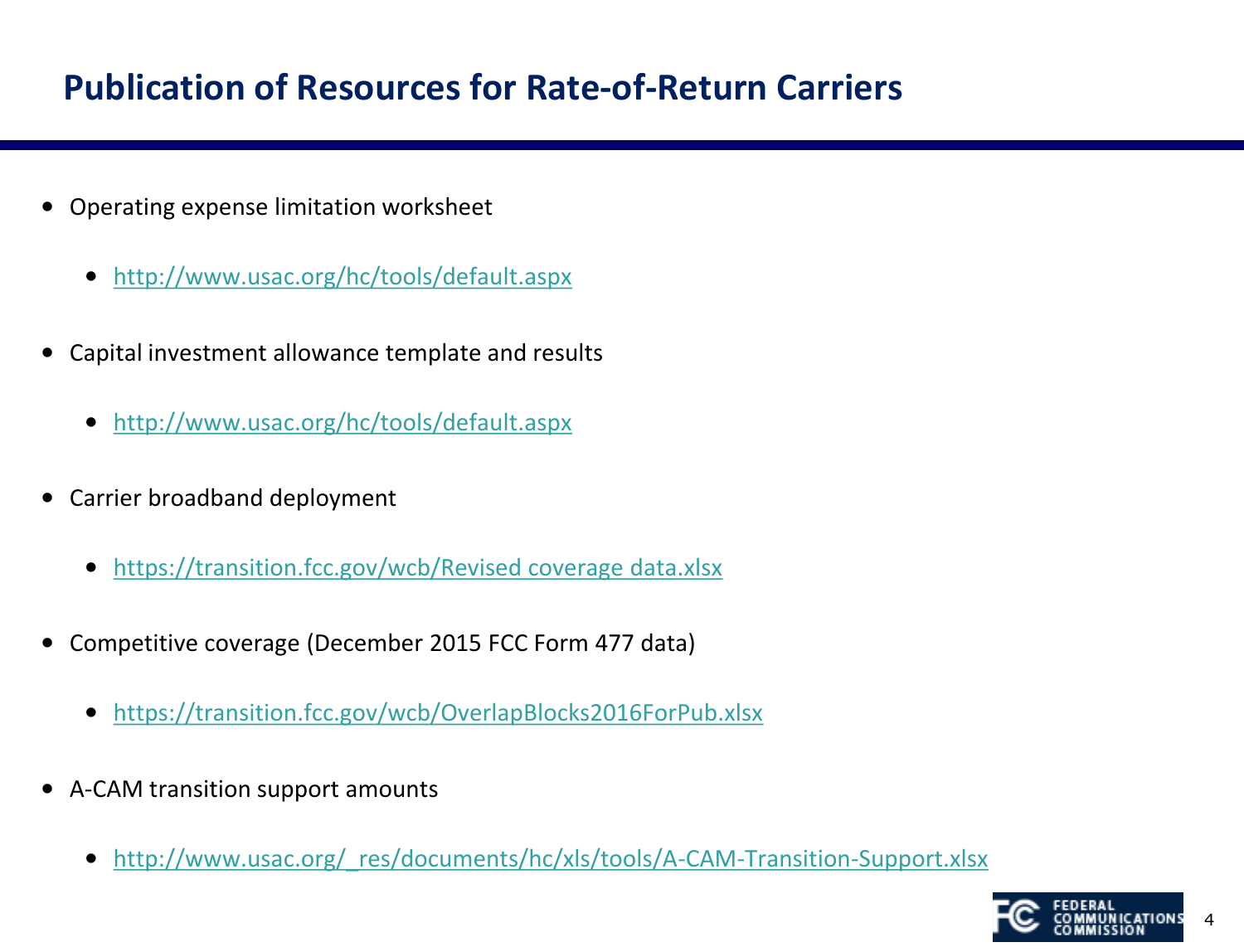- Deployment obligations for carriers remaining on HCLS/CAF BLS under two methodologies
	- [https://apps.fcc.gov/edocs\\_public/attachmatch/DA-16-1141A1.pdf](https://apps.fcc.gov/edocs_public/attachmatch/DA-16-1141A1.pdf)
- WCB Order addressing procedures for the filing of access charge tariffs and Tariff Review Plans for carriers electing to offer broadband-only loop service